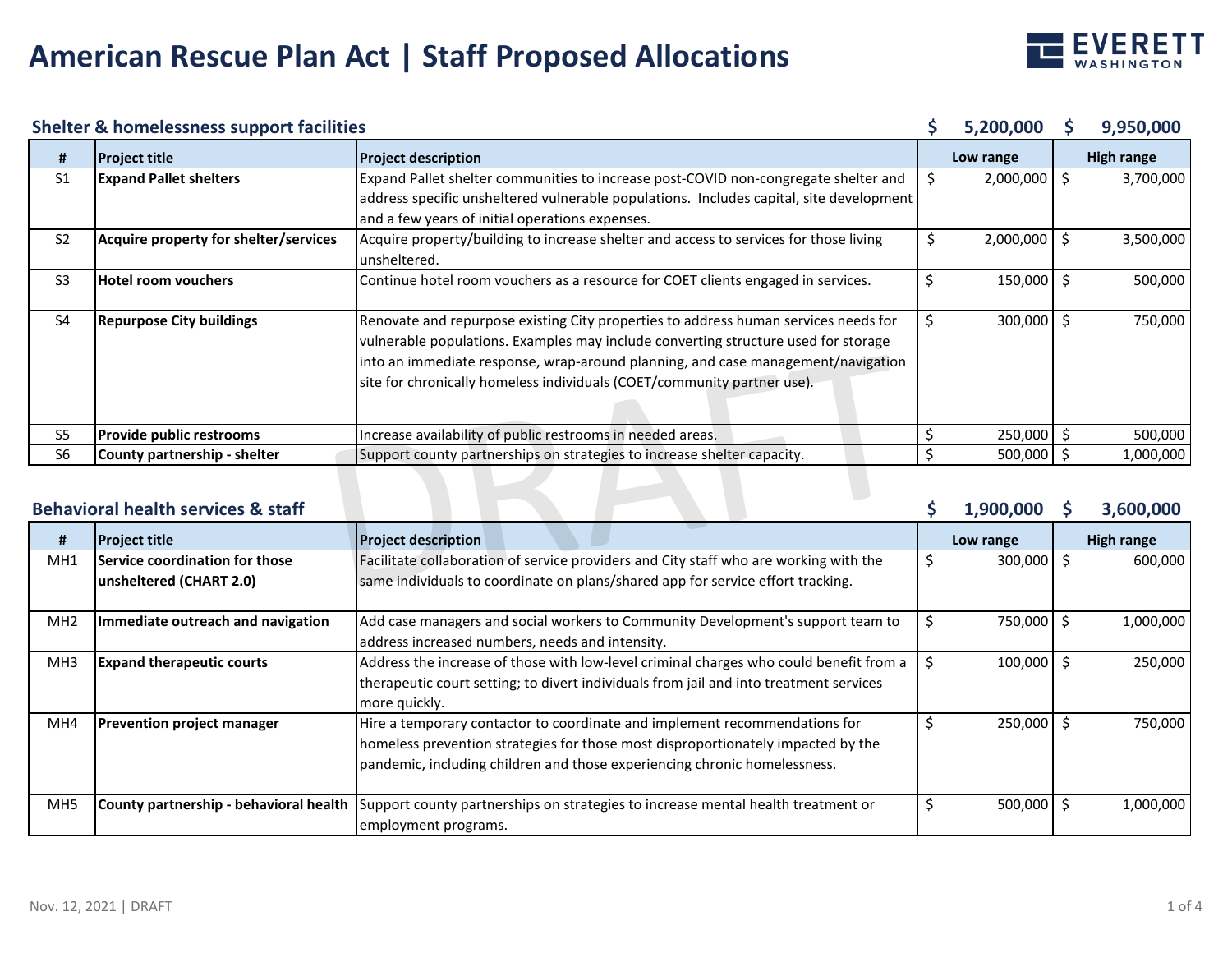

| Early learning, childcare, K-12 STEM, and business education |                                                       |                                                                                                                                                                                                                                                                                                                                                                                                                            | 2,375,000 | 5,025,000        |            |
|--------------------------------------------------------------|-------------------------------------------------------|----------------------------------------------------------------------------------------------------------------------------------------------------------------------------------------------------------------------------------------------------------------------------------------------------------------------------------------------------------------------------------------------------------------------------|-----------|------------------|------------|
| #                                                            | <b>Project title</b>                                  | <b>Project description</b>                                                                                                                                                                                                                                                                                                                                                                                                 |           | Low range        | High range |
| E <sub>1</sub>                                               | <b>Free tuition preschool</b>                         | Provide grant to non-profit organization to operate a preschool at Everett Station for<br>llow-income households.                                                                                                                                                                                                                                                                                                          | -S        | $1,000,000$ \$   | 1,500,000  |
| E <sub>2</sub>                                               | Data Analytics Center of Excellence                   | In partnership with local education partners, create a training program to place dozens<br>of displaced workers annually into this rapidly growing, well-paying employment sector.                                                                                                                                                                                                                                         |           | 75,000 \$        | 125,000    |
| E3                                                           |                                                       | <b>Expansion of STEM learning institutions</b> In partnership with the Snohomish STEM Network, Snolsle Tech, the Everett and<br>Mukilteo School Districts, and Northwest Innovation Resource Center, provide a grant<br>to expand space for students to learn about exciting high-tech industries and the skills<br>necessary to launch a business in the gaming industry. Tuition for high school students<br>is covered. |           | 300,000 \$       | 400,000    |
| E <sub>4</sub>                                               | Adaptive reuse projects to expand<br><b>childcare</b> | Renovate and repurpose existing City properties to accommodate childcare<br>opportunities.                                                                                                                                                                                                                                                                                                                                 |           | $1,000,000$   \$ | 3,000,000  |
|                                                              | <b>Business expansion &amp; job creation</b>          |                                                                                                                                                                                                                                                                                                                                                                                                                            |           | 800,000          | 1,150,000  |

## **Business expansion & job creation**

|           | <b>Project title</b>                      | <b>Project description</b>                                                                   | Low range           | High range |
|-----------|-------------------------------------------|----------------------------------------------------------------------------------------------|---------------------|------------|
| <b>B1</b> | <b>South Everett Business Association</b> | Use an RFP process to find and initially fund a partner tasked with launching business       | $500,000$ $\mid$ \$ | 750,000    |
|           |                                           | Improvement areas in south Everett.                                                          |                     |            |
| <b>B2</b> | <b>IEPIC Green</b>                        | Fund a portion of the "type, size and location study" (TS&L) for the Everett Point           | 300,000 \$          | 400,000    |
|           |                                           | Industrial Center (EPIC) Green project. Once developed in a way suited to light-             |                     |            |
|           |                                           | industrial businesses, the city's 60+ acre site will provide hundreds of well-paying jobs in |                     |            |
|           |                                           | a district where household incomes lag behind the county average median income.              |                     |            |
|           |                                           |                                                                                              |                     |            |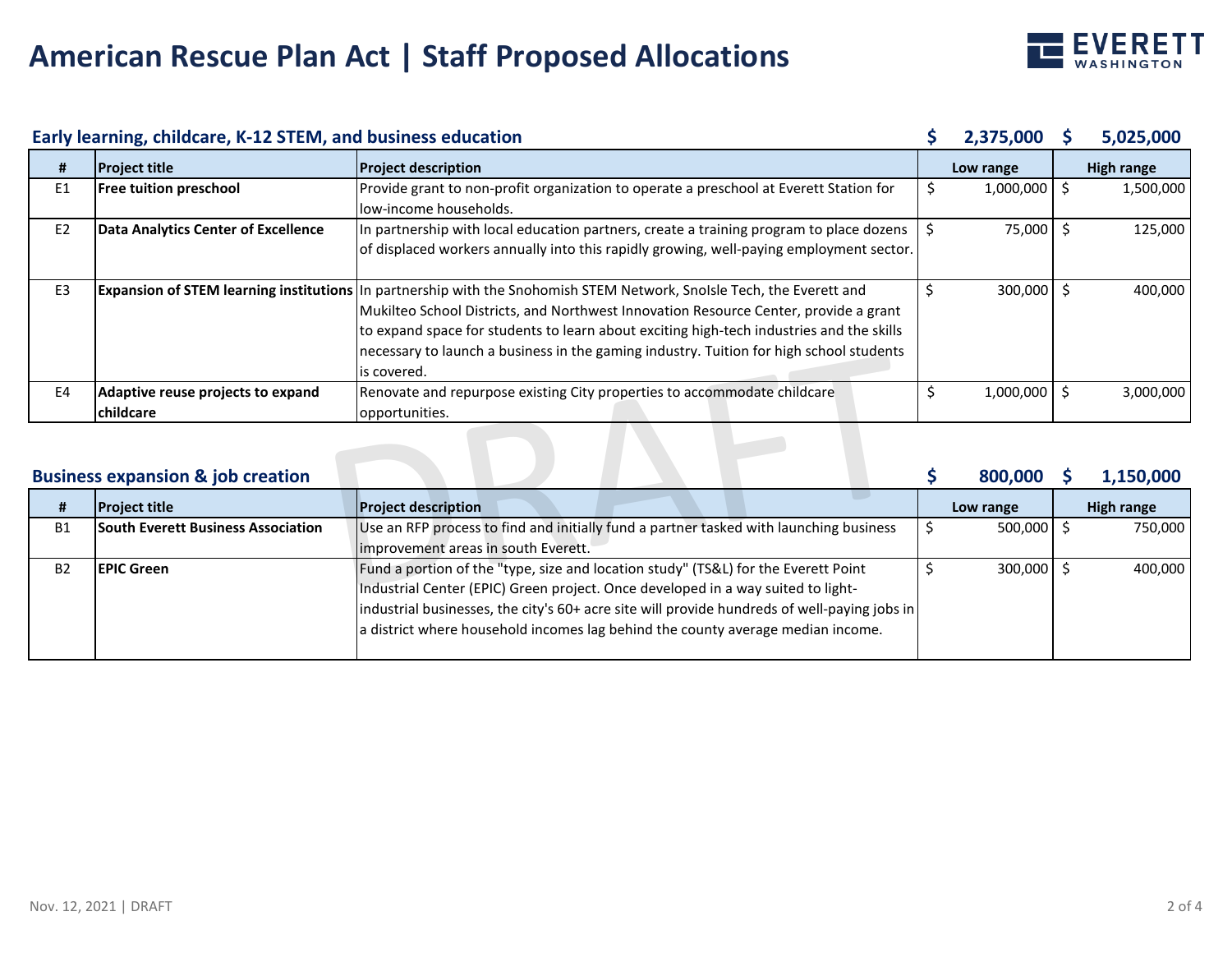

### **Wealth creation through ownership**

|                                                                            | Wealth creation through ownership |                                                                                                                                                                                                                                                                                                                                                                                                                             |  | 1,500,000      |  | 5,000,000         |
|----------------------------------------------------------------------------|-----------------------------------|-----------------------------------------------------------------------------------------------------------------------------------------------------------------------------------------------------------------------------------------------------------------------------------------------------------------------------------------------------------------------------------------------------------------------------|--|----------------|--|-------------------|
| #                                                                          | <b>Project title</b>              | <b>Project description</b>                                                                                                                                                                                                                                                                                                                                                                                                  |  | Low range      |  | <b>High range</b> |
| W1                                                                         | Home ownership                    | Develop, launch and initially fund a sustainable home ownership strategy to creatively                                                                                                                                                                                                                                                                                                                                      |  | $500,000$ \$   |  | 2,000,000         |
|                                                                            |                                   | address disparities in homeownership in disproportionately-impacted populations.                                                                                                                                                                                                                                                                                                                                            |  |                |  |                   |
|                                                                            |                                   | NOTE: This program is pending legal decision of ARPA compliance.                                                                                                                                                                                                                                                                                                                                                            |  |                |  |                   |
| W <sub>2</sub>                                                             | <b>Wealth Building Foundation</b> | Launch a wealth building initiative modeled on Portland's Community Investment<br>Trust/Mercy Corps program by providing property and/or seed capital for a non-profit<br>foundation committed to building wealth through commercial real estate and micro-<br>enterprise ownership among disproportionately-impacted populations within our<br>community. NOTE: This program is pending legal decision of ARPA compliance. |  | $1,000,000$ \$ |  | 3,000,000         |
| <b>Placemaking and small business industries</b><br>2,150,000<br>2,450,000 |                                   |                                                                                                                                                                                                                                                                                                                                                                                                                             |  |                |  |                   |

#### **Placemaking and small business industries**

| #              | <b>Project title</b>                 | <b>Project description</b>                                                                 | Low range        | <b>High range</b> |           |  |
|----------------|--------------------------------------|--------------------------------------------------------------------------------------------|------------------|-------------------|-----------|--|
| P1             | Support capital improvements and     | Everett's Public Facilities District (PFD), the Angel of the Winds (AOTW) Arena and        | $1,000,000$   \$ |                   | 1,200,000 |  |
|                | event growth                         | conference center, is the largest economic development placemaking investment the          |                  |                   |           |  |
|                |                                      | City has made. Prior to the pandemic, the PFD was ready to make capital improvements       |                  |                   |           |  |
|                |                                      | designed to enhance fan experience and sell advertising; all the funds set aside were      |                  |                   |           |  |
|                |                                      | tapped for pandemic response. This grant would allow the PFD to pursue capital             |                  |                   |           |  |
|                |                                      | improvements and increase event quality to attract business to the arena and               |                  |                   |           |  |
|                |                                      | downtown. These improvements would eventually generate more than \$250,000                 |                  |                   |           |  |
|                |                                      | annually in advertising revenue.                                                           |                  |                   |           |  |
| P <sub>2</sub> | <b>Business services suite</b>       | Create a suite of valuable small business services available to business licensees that is | $150,000$ \$     |                   | 250.000   |  |
|                |                                      | designed to reach and serve businesses that historically do not take advantage of City     |                  |                   |           |  |
|                |                                      | services, are not located in downtown, or participate in networking or education           |                  |                   |           |  |
|                |                                      | opportunities.                                                                             |                  |                   |           |  |
| P <sub>3</sub> | <b>Everett Forward Grant Round 2</b> | Provide a Round 2 of the Everett Forward Grant program                                     | 1,000,000        |                   | 1,000,000 |  |